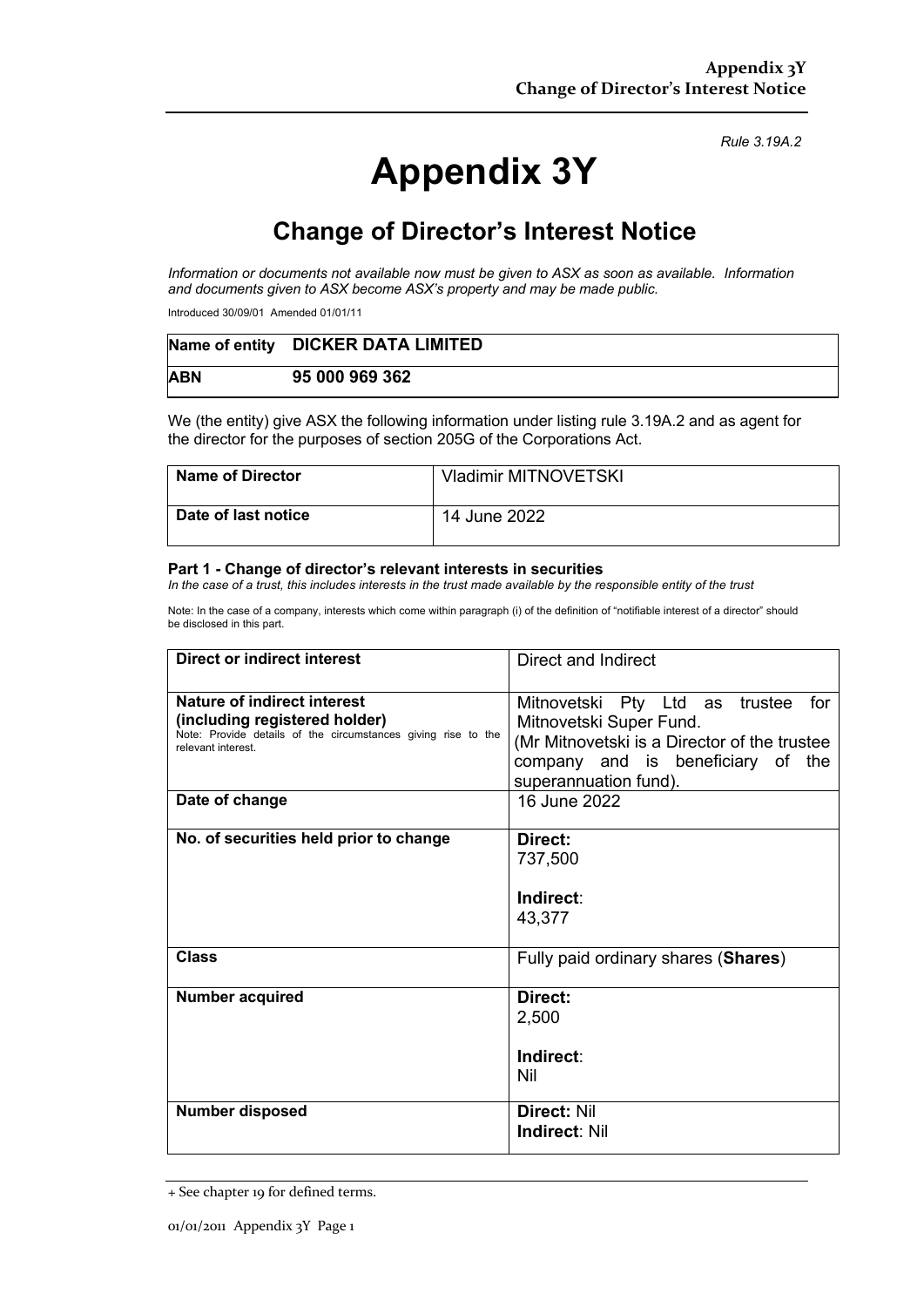| <b>Value/Consideration</b><br>Note: If consideration is non-cash, provide details and estimated<br>valuation                                                                      | <b>Direct</b><br>\$10.90 |
|-----------------------------------------------------------------------------------------------------------------------------------------------------------------------------------|--------------------------|
|                                                                                                                                                                                   | Indirect<br>N/A          |
| No. of securities held after change                                                                                                                                               | Direct:<br>740,000       |
|                                                                                                                                                                                   | Indirect:<br>43,377      |
| <b>Nature of change</b><br>Example: on-market trade, off-market trade, exercise of options,<br>issue of securities under dividend reinvestment plan, participation<br>in buy-back | On market trade          |

#### **Part 2 – Change of director's interests in contracts**

Note: In the case of a company, interests which come within paragraph (ii) of the definition of "notifiable interest of a director" should be disclosed in this part.

| <b>Detail of contract</b>                                                                                       | Not applicable. |
|-----------------------------------------------------------------------------------------------------------------|-----------------|
| <b>Nature of interest</b>                                                                                       |                 |
| Name of registered holder                                                                                       |                 |
| (if issued securities)                                                                                          |                 |
| Date of change                                                                                                  |                 |
| No. and class of securities to                                                                                  |                 |
| which interest related prior to                                                                                 |                 |
| change<br>Note: Details are only required for a contract in<br>relation to which the interest has changed       |                 |
| Interest acquired                                                                                               |                 |
| Interest disposed                                                                                               |                 |
| <b>Value/Consideration</b><br>Note: If consideration is non-cash, provide details<br>and an estimated valuation |                 |
| Interest after change                                                                                           |                 |

### **Part 3 –** +**Closed period**

| Were the interests in the securities or contracts   No<br>detailed above traded during a <sup>+</sup> closed period<br>where prior written clearance was required? |  |
|--------------------------------------------------------------------------------------------------------------------------------------------------------------------|--|
| If so, was prior written clearance provided to allow<br>the trade to proceed during this period?                                                                   |  |

<sup>+</sup> See chapter 19 for defined terms.